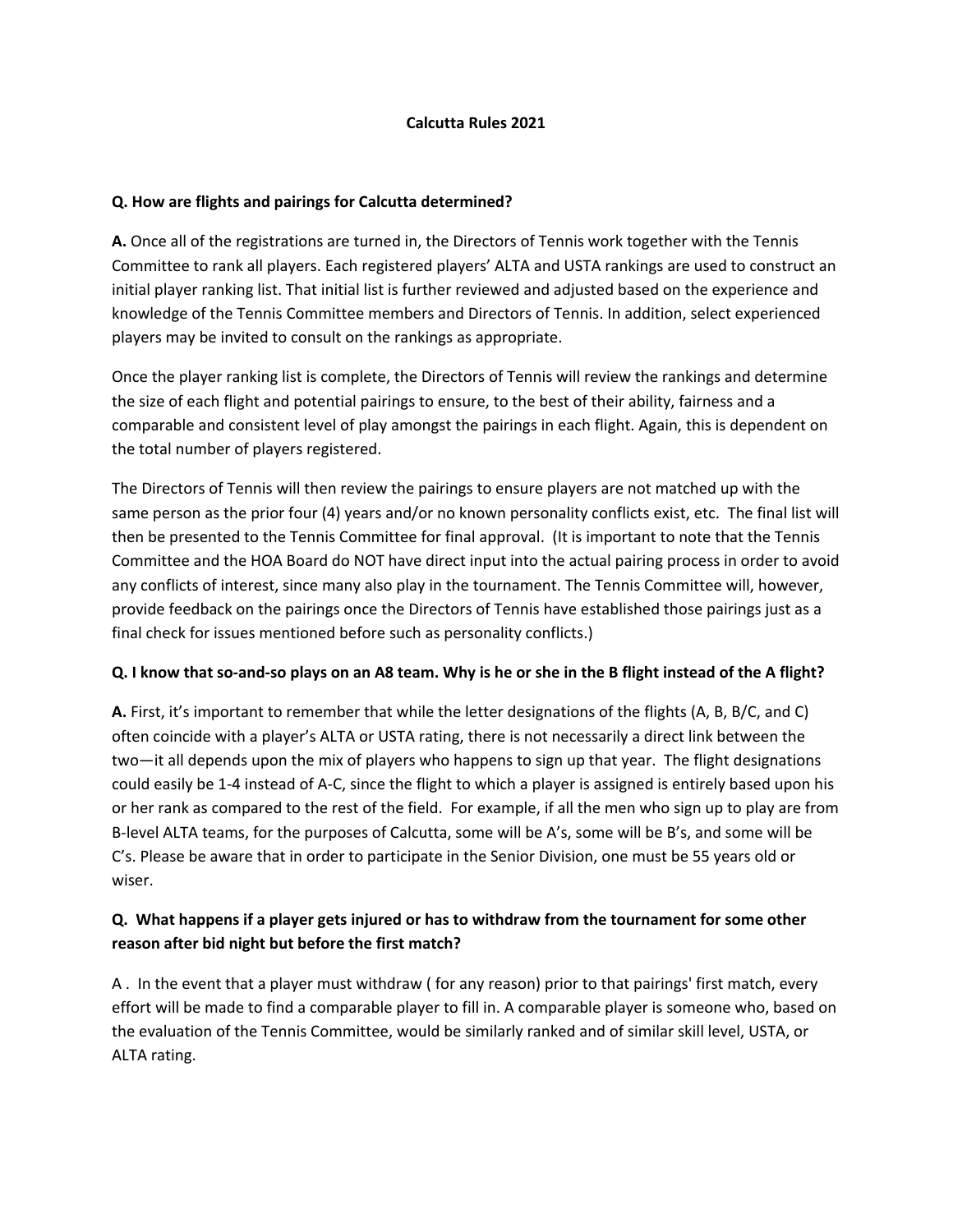In the event a comparable player is found and the Tennis Committee judges that person comparable, that player will be allowed to fill-in for the withdrawn player, and that pairing will be eligible to participate in Calcutta without restrictions.

In the event a comparable player is NOT found, a player may be substituted to maintain the integrity of the tournament and continue play. However, that teams points will be awarded in full to opposing teams to maintain scoring integrity.

# **Q. What happens if a player gets injured or has to withdraw from the tournament for some other reason once they have begun play?**

A. Every effort will be made to attempt to find a suitable replacement player, so that the player's partner can continue to participate. Even though they will be allowed to play, the resultant new pair will not be eligible for the championship, and all their scores for the tournament (including the scores for matches played with the original partner) will be recorded as 8- 0 for the other team. Should an opposing team refuse to play against the new pair, they will be considered to be in default and both teams will receive zero points for that scheduled match.

# **Q. I bought a team on Bid Night, but then one of my players was changed. What happens to my bid money?**

A. Bids are at the Team Owner's risk and are considered to be final; If a substitute player is included after Bid Night, the owner will own the new team and there will be no refunds of the Team Owner's bids

# **Q. I have a special event during part of Calcutta, but I still want to play. What should I do?**

**A.**We make every reasonable attempt to work around a player's extenuating circumstances, provided that doing so still allows a player to complete all of their matches between Friday evening and Saturday afternoon. If you know that you have a time restriction (a common one is that some players can't play Friday night due to graduation or work schedules), let the Directors of Tennis know what that restriction is ASAP. If a schedule change may occur due to inclement weather, we might not be able to accommodate your request. *However, while we do try to accommodate all players, scheduling a tournament of this size is a complex task performed by volunteers during their spare time. Any requests for special considerations received after NOON EASTERN ON MAY 20th may not be able to be accommodated.*

# **Q. What is the scoring format for each round?**

**A. The scoring format will go as follows: Up until the Semi-Finals, the rounds will consist of 8 games total (there can be a potential 4-4 tie). The Semi-Finals round consists of a full set with a 7-point tie breaker if the score reaches to 6-6. The Championship round consists of a full match, best of three full sets, with a tie-breaker if the score reaches to 6-6 in any set.**